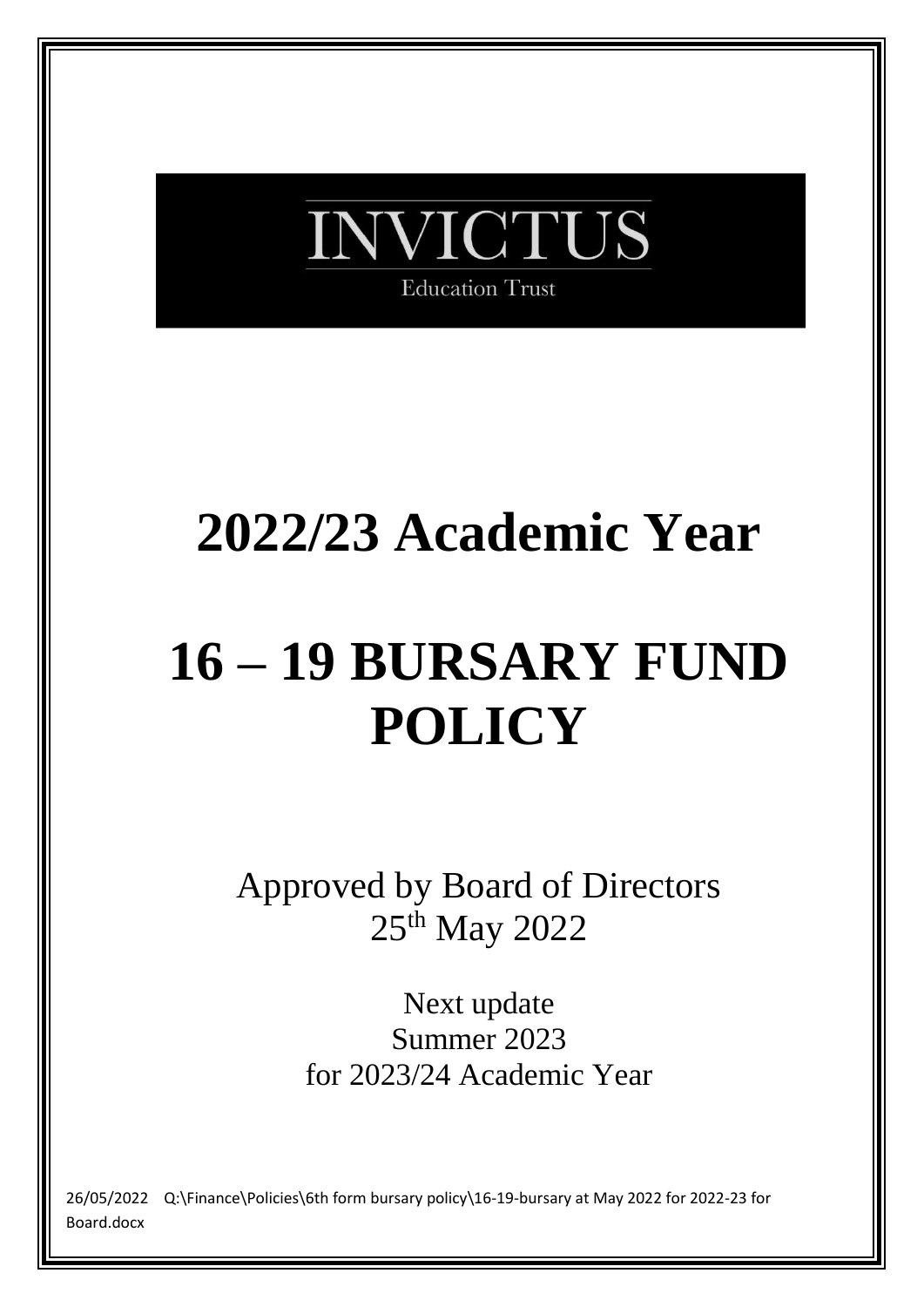# **What is the 16 to 19 Bursary Fund?**

The 16 to 19 Bursary Fund is made available from the Government through the Education Skills Funding Agency (ESFA) and provides financial support to help students overcome specific financial barriers to participation so they can remain in education.

The Trust's policy has been developed in line with the ESFA guidance to ensure that all students are treated in a fair and consistent way.

# **Who is eligible?**

There are two types of 16 to 19 bursaries and a student must be aged 16 or over but under 19 at 31 August 2022 to be eligible for help from the bursary fund in the 2022 to 2023 academic year*:*

- bursaries for defined **vulnerable** groups of up to £1,200 a year;
- **discretionary** bursaries which the Trust awards to meet individual needs, for example, help with the cost of transport, meals, books and equipment.

#### **Grant Funding Available**

- The **Vulnerable** bursary grant, up to £1,200, is claimed by the Trust from the ESFA on an individual claim/student basis.
- The **Discretionary** bursary grant is allocated to the Trust by the annual 16-19 formulaic bursary grant awarded from the ESFA. This is a finite allocation for the Trust to distribute in line with the policy.

The Trust will set aside 20% of the 16-19 Discretionary Bursary amount provided to accommodate changes in circumstance and ensure that requests for funding from students received after 31 December can be accommodated.

# **Eligibility criteria: Group 1**

# **Bursaries for young people in defined Vulnerable groups**

The defined vulnerable groups are students who are:

- in care:
- care leavers:
- receiving Income Support (IS), or Universal Credit (UC) because they are financially supporting themselves or financially supporting themselves and someone who is dependent on them and living with them such as a child or partner;
- receiving Disability Living Allowance (DLA) or Personal Independence Payments (PIP) in their own right as well as Employment and Support Allowance (ESA) or UC in their own

The bursary for vulnerable groups can pay up to  $\pounds1,200$  per year to a student participating on a study programme that lasts for 30 weeks or more. Students on study programmes of less than 30 weeks will be paid a pro-rata amount.

Definitions of students in Vulnerable Groups can be found in the ESFA guidance

**https://www.gov.uk/government/publications/16-to-19-bursary-fund-guide-2022-to-2023-academic-year/16-to-19-bursary-fund-guide-2022-to-2023 academic-year**

> Page  $\boldsymbol{\sim}$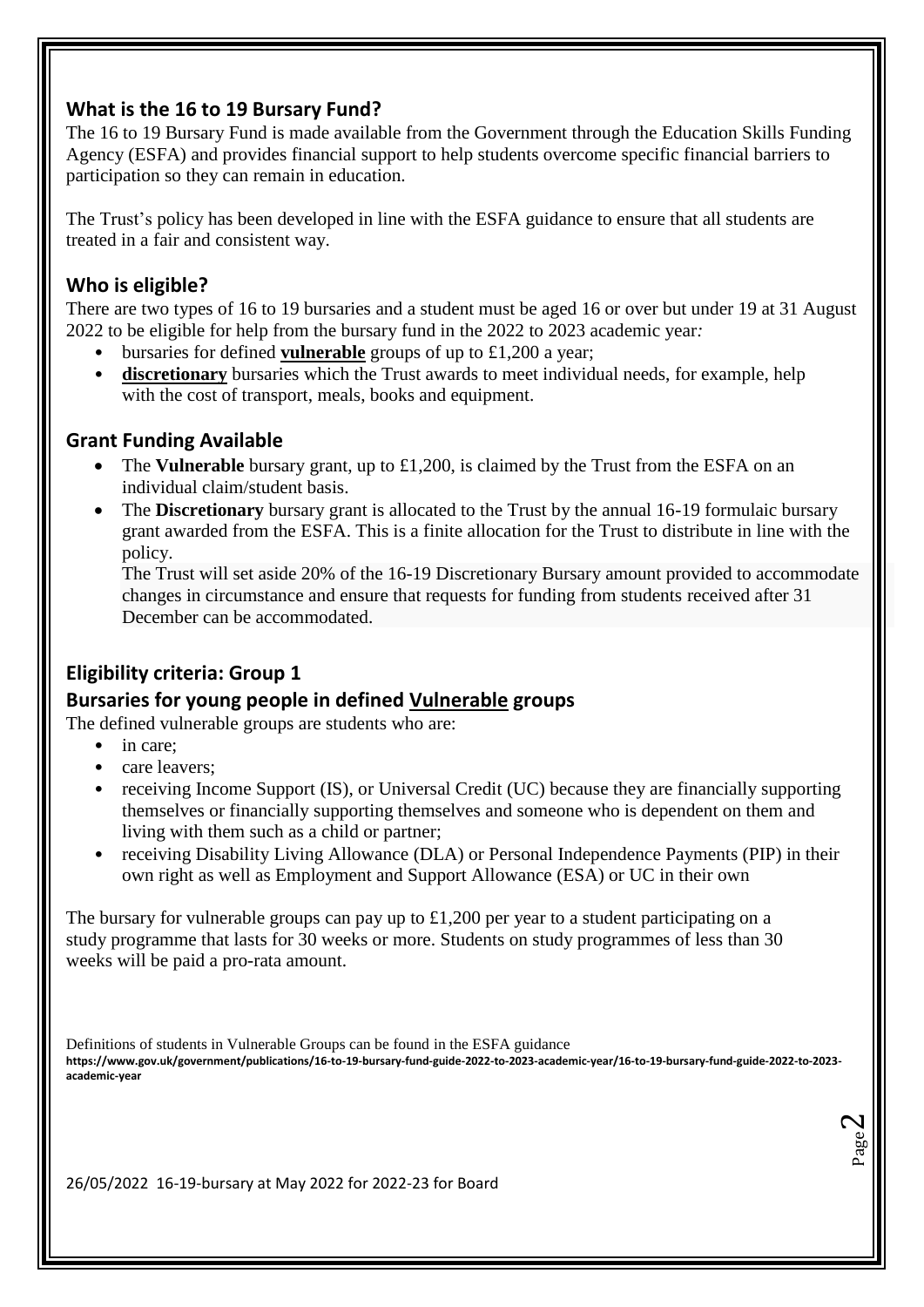#### **Pro-rata bursaries for vulnerable groups**

The Trust may decide that although a young person may be eligible for a bursary because they are in one or more of the defined vulnerable groups, they do not have any actual financial need. This might be because their financial needs are already met and/or because they have no relevant costs. The Trust can refuse a student's application on this basis. Similarly, students should only receive the amount they actually need to participate and not automatically receive £1,200 if they do not need the full amount. Equally, the Trust can pay a bursary to a vulnerable group student of more than £1,200 if they assess they need extra help to remain in education. Any payments over £1,200 must be paid from the Trust's discretionary bursary allocation or from their own School budget funds.

# **Evidence of eligibility**

Institutions must obtain proof that students are eligible for a bursary for **vulnerable** groups and will retain copies for audit purposes. For example:

- for students who are in care or a care leaver, written confirmation of their current or previous looked-after status from the relevant local authority - this is the local authority that looks after them or provides their leaving care services. The evidence could be a letter or an email but must be clearly from the local authority
- for students in receipt of IS or UC, a copy of their IS or UC award notice. This must clearly state that the claim is in the student's name/confirm they are entitled to the benefits in their own right. The evidence must not state any conditions that prevent them from participating in further education or training. For students in receipt of UC, institutions must also see a document such as a tenancy agreement in the student's name, a child benefit receipt, children's birth certificates, utility bills and so on
- for students receiving UC/ESA and Disability Living Allowance (DLA) and Personal Independence Payments(PIP), a copy of their UC claim from DWP. Evidence of receipt of DLA or PIP must also be provided

UC claimants should be able to print off details of their award from their online account or provide a screenshot to the institution.

#### **Eligibility criteria: Group 2 Discretionary bursaries**

If your total gross household income is below £30,000 you will be able to apply for a bursary award. Evidence of household gross income will be required and may include:

- P60 or 2 months' pay slips or 4 weekly slips dated within 3 months;
- 2022 audited accounts or 2022 official tax return or Tax credits award 2022-23 showing self employed income;
- Pension official letter showing an ongoing pension dated 2022 onwards;
- Universal credit and Earnings above £7,400 per year all pages of the latest 3 award statements for 2022 onwards showing earnings for each period;
- Council Tax Reduction all pages of an official letter showing ongoing benefit for 2022 onwards;
- Child Tax Credit and Income above £16,190 per year-all pages of the 2022-23 tax credits award or bank statements showing 3 consecutive payments dated within 3 months;
- Child Benefit all pages of an official letter showing an ongoing benefit for 2022 onwards or bank statements showing 3 consecutive payments dated within 3 months;

Page ო

Other – please specify.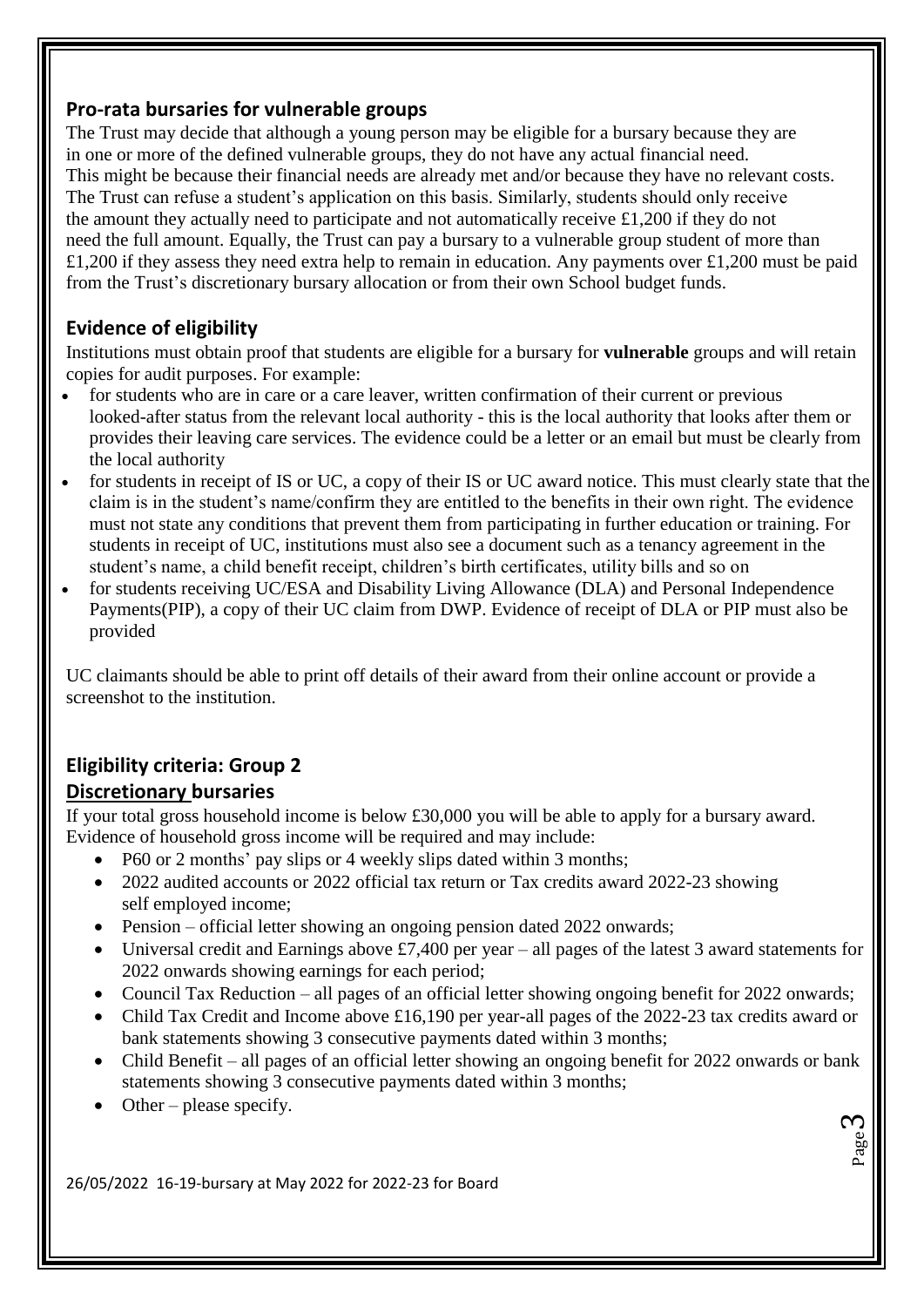The application will be considered by the Trust's Bursary Committee during the first term of the academic year therefore claims must be submitted by 31 October for consideration. Any ad hoc claims after this date will be considered on the basis of the 20% funds remaining and on a first come first served basis. Students and their parents/carers should understand that the available fund is limited.

The Bursary Committee is made up of the Director of Sixth Form, Finance Officer and Sixth Form Administration. The Director of Sixth Form will offer information to the Committee about a student's circumstances, well-being, behaviour, progress and attendance, if required.

# **What can the bursary fund be used for?**

- Books/materials/equipment
- Free/subsidised school meals normally taken in school
- Trips and enrichment
- UCAS fees and University open day visits
- Professional clothing for attendance at Sixth form or interviews
- Other items relevant to the individual student, this can include sportswear if appropriate to students post 16 course
- Travel help with transport costs.

# **What the bursary fund cannot be used for**

The bursary fund is not intended to provide learning support - for example, counselling or mentoring, or to support extra-curricular activities where these are not essential to the students' study programme.

# **Conditions for receiving bursary funding**

The bursary for vulnerable groups and, the discretionary bursary is conditional on the student having satisfactory attendance, performance and behaviour.

# **How to make a claim?**

To make a claim, complete the application form of this Policy at:

- Appendix 1 and 3 for Group 1 Vulnerable bursary; or
- Appendix 2 and 3 for Group 2 Discretionary bursary.

# **Notification of qualification for the Bursary**

Students will receive a letter or email confirming receipt of their application to the '16-19 Bursary Fund' along with the support allocation awarded by the Bursary Fund Committee and, if appropriate, a payment scheme.

# **Paying bursary funding to eligible students**

ESFA encourages institutions to pay bursaries in-kind rather than cash as far as possible and does not recommend that large or lump sum bursary payments are made to students.

Any bursary payments made to you will be by BACS and outlined in detail when the award is made. Bank details must be in the student's name.

*Exceptions can be made only if there are extenuating circumstance*.

# **Appeals**

Any student wishing to appeal against the Support Level allocated should do so in writing within two

Page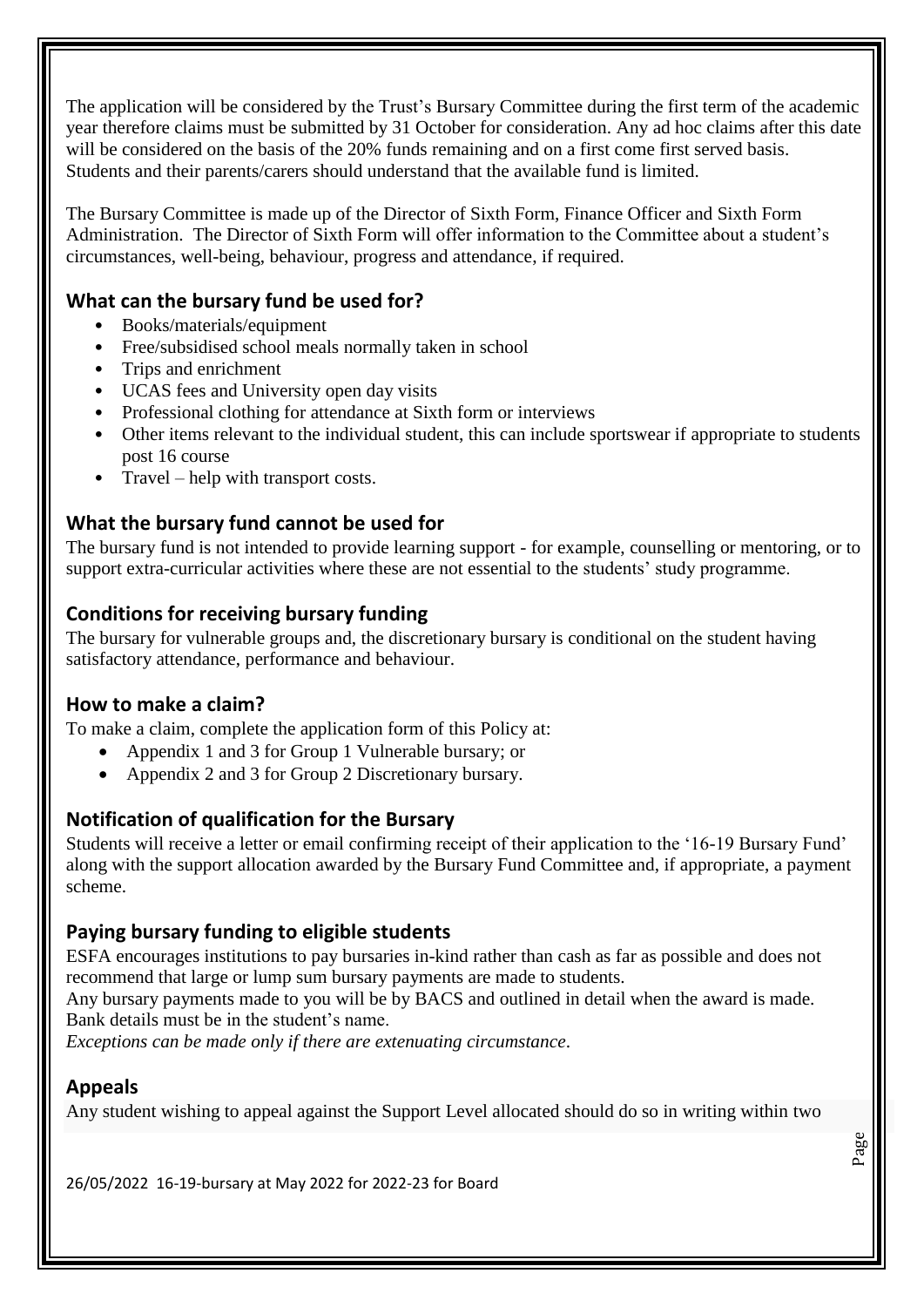weeks of receiving their letter of Support Allocation. Appeals should be made to the Trust's Sixth Form Administrator. It is expected that further evidence to support the funding request will be provided by the student if called upon.

#### **Administration contribution**

The Trust is permitted to use up to 5% of their allocation for administrative costs.

# **Discretionary Bursary Funding Remaining**

If there are funds remaining at 31 July, then these will be used to replenish the post 16 tuition books which are provided to the students for their use whilst studying at the Invictus Education Trust post 16 school.

# **Recovering Funds due to Fraud**

This Trust is responsible for investigating instances of fraud relating to bursary fund applications. Significant fraud involves one or more of the following:

- the amount of money is over £1,200;
- the particulars of the fraud are novel, unusual, systemic or complex;
- there is likely to be great public interest because of the nature of the fraud or the people involved.

#### **Rules on Unspent Bursary Funds**

The ESFA permits institutions to carry unspent bursary funds over to the next academic year and must continue to be used to support students in this category. The Trust must fully utilise any unspent funds for either discretionary bursary or free meals before using the new academic year allocation. Any remaining funds must be returned to the ESFA.

#### **Audit, assurance and fraud**

16 to 19 Bursary Funds are subject to normal assurance arrangements for 16 to 19 education and training.

The Trust will retain copies of any documents the student has signed to give formal agreement to their conditions for payment.

Hard or scanned copies of documentation will be retained for 6 years. This includes the application form and the household income evidence.

Examples of documentation include:

For the bursary for vulnerable groups:

- copy of the funding claim sent to SBSS
- evidence showing that the student is eligible, for example, a letter from DWP or the local authority or a copy of the student's online UC statement
- evidence of payments received from the SBSS, for example bank statements and remittance advices
- a copy of the student's individual assessment of actual financial need
- evidence of payments or support provided in-kind to the student.

For the discretionary bursary:

- evidence used to assess eligibility and determine household income, such as P60's, self-employment accounts, wage slips, a letter from DWP, copies of online statements for UC
- a copy of the student's individual assessment of actual financial need, including the calculation that has determined the amount awarded
- Page • receipts for purchases made by students, for example, bus pass, lunch receipts or book receipts, or support provided by the institution in-kind to the student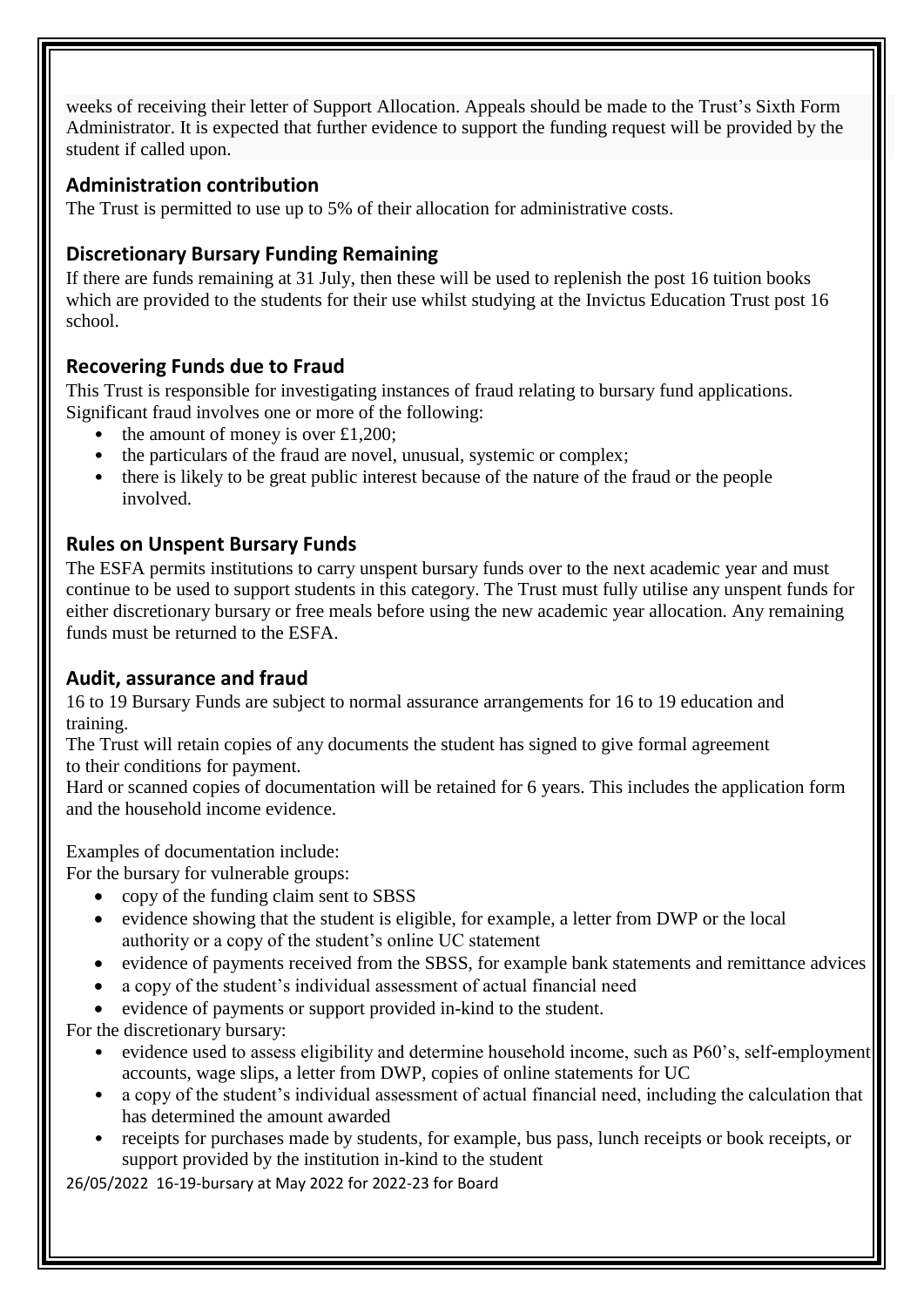Page 6

# **Invictus Education Trust 16 to 19 Bursary Fund Application 2022-23 Group 1: Vulnerable Bursary Application**

Please read the Trust's Bursary guidance carefully before completing and submitting your application.

#### **Group 1 (Section A) to be completed by the Student**

Vulnerable Group Bursary - for looked after students, those in care, care leavers, students receiving Income Support (or Universal Credit) in their own name and disabled students in receipt of both Employment Support Allowance and Disability Living Allowance (or Personal Independence payments).

| <b>Section A</b>               |       |  |
|--------------------------------|-------|--|
| Students full name:            | Tutor |  |
|                                | Group |  |
|                                |       |  |
| Invictus School registered at: |       |  |
| Students full address:         |       |  |
| <b>Including Post Code</b>     |       |  |
| Contact telephone number:      |       |  |
|                                |       |  |
| Email address                  |       |  |
|                                |       |  |

I wish to claim support from the 16 to 19 **vulnerable bursary fund**, and I provide the following information as evidence of my personal circumstance (please tick as appropriate and attach documentary evidence)

|                                                                  | Tick as appropriate |
|------------------------------------------------------------------|---------------------|
| Written Local Authority evidence of looked-after or care status. |                     |
|                                                                  |                     |
| HMRC evidence e.g. Tax credits award, Pension credits and        |                     |
| Universal credits.                                               |                     |
| Employment Support Allowance, Job Seekers & Income Support in    |                     |
| my own name combined with Disability Living Allowance or         |                     |
| Personal Independence Payments.                                  |                     |
| Housing Benefit.                                                 |                     |
|                                                                  |                     |

Information provided is for this purpose only and will be treated in the strictest confidence.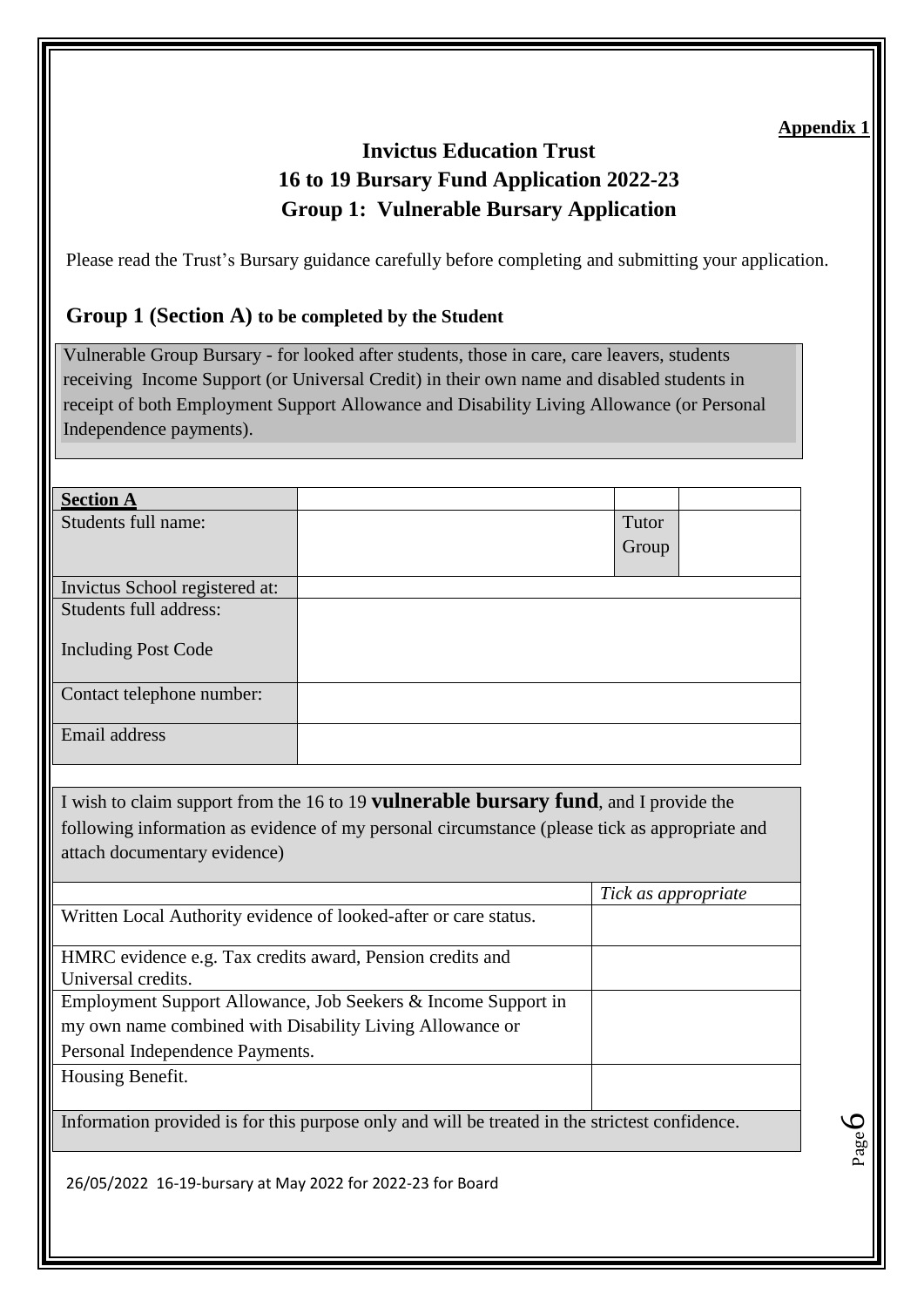**I confirm that I have read the Trust's attached guidance, and the information provided on this form is correct.**

**I understand that any false information given, or failure to notify the Sixth Form administrator of a change in personal circumstances, will result in disqualification of support.**

| Student signature:         | Date: |
|----------------------------|-------|
| Parent/Guardian signature: | Date: |

#### **Group 1 (Section B)** to be completed by Sixth Form Bursary Fund Administrator **Section B**

I have seen the evidence required for the full bursary and have placed copies on the students files

| Award Approved/amount                               | Date                     |
|-----------------------------------------------------|--------------------------|
| $\pounds$                                           |                          |
|                                                     |                          |
| Actions agreed to re-imburse the Student            |                          |
|                                                     |                          |
|                                                     |                          |
|                                                     |                          |
|                                                     |                          |
|                                                     |                          |
|                                                     |                          |
| Administrator Name & signature:                     | Date:                    |
|                                                     |                          |
|                                                     |                          |
| Finance authorisation:                              | Date                     |
|                                                     |                          |
|                                                     |                          |
|                                                     |                          |
| Bursary Committee members in attendance/Director of | Date of meeting/approval |
| 6 <sup>th</sup> form Approval:                      |                          |
|                                                     |                          |
|                                                     |                          |
|                                                     |                          |

Page  $\overline{\phantom{a}}$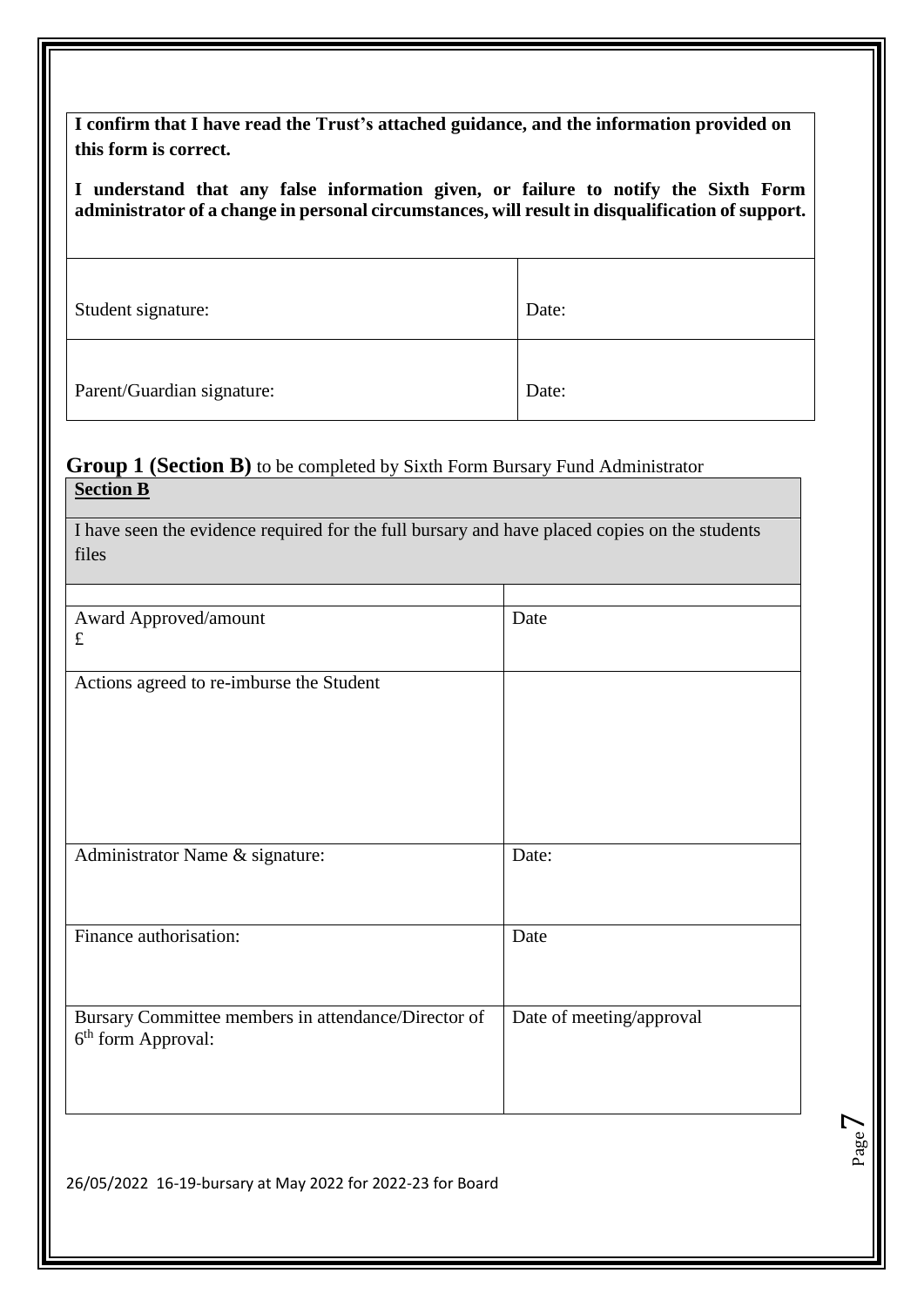Page  $\infty$ 

# **Invictus Education Trust 16 to 19 Bursary Fund Application 2022-23 Group 2: Discretionary Bursary Application**

Please read the Trust's Bursary guidance carefully before completing and submitting your application.

#### **Group 2 (Section C) to be completed by the Student**

Discretionary bursary for students from lower income households up to £**30,000**.

| <b>Section C</b>                                                |                                                                                               |                     |  |
|-----------------------------------------------------------------|-----------------------------------------------------------------------------------------------|---------------------|--|
| Students full name:                                             |                                                                                               | Tutor               |  |
| Invictus School registered at:                                  |                                                                                               | Group               |  |
| Students full address:                                          |                                                                                               |                     |  |
|                                                                 |                                                                                               |                     |  |
|                                                                 |                                                                                               |                     |  |
|                                                                 |                                                                                               |                     |  |
| Contact telephone number:<br>Email address                      |                                                                                               |                     |  |
|                                                                 |                                                                                               |                     |  |
|                                                                 |                                                                                               |                     |  |
|                                                                 | I wish to claim support from the 16 to 19 discretionary bursary fund, and I provide the       |                     |  |
|                                                                 | following information as evidence of my personal circumstance (please tick as appropriate and |                     |  |
| attach documentary evidence)                                    |                                                                                               |                     |  |
|                                                                 |                                                                                               | Tick as appropriate |  |
|                                                                 | P60 or 2 months' pay slips or 4 weekly slips dated within 3 months                            |                     |  |
|                                                                 | 2022 audited accounts or 2022 official tax return or Tax credits award                        |                     |  |
| 2022-23 showing self employed income.                           |                                                                                               |                     |  |
| onwards.                                                        | Pension – official letter showing an ongoing pension dated 2022                               |                     |  |
|                                                                 | Universal credit and Earnings above £7,400 per year – all pages of the                        |                     |  |
|                                                                 | latest 3 award statements for 2022 onwards showing earnings for each                          |                     |  |
| period.                                                         |                                                                                               |                     |  |
| Council Tax Reduction – all pages of an official letter showing |                                                                                               |                     |  |
| ongoing benefit for 2022 onwards.                               |                                                                                               |                     |  |
|                                                                 | Child Tax Credit and Income above £16,190 per year-all pages of the                           |                     |  |
| payments dated within 3 months.                                 | 2022-23 tax credits award or bank statements showing 3 consecutive                            |                     |  |
|                                                                 | Child Benefit - all pages of an official letter showing an ongoing                            |                     |  |
|                                                                 | benefit for 2022 onwards or bank statements showing 3 consecutive                             |                     |  |
| payments dated within 3 months.                                 |                                                                                               |                     |  |
| Other – please specify                                          |                                                                                               |                     |  |
|                                                                 | Information provided is for this purpose only and will be treated in the strictest confidence |                     |  |
| 26/05/2022 16-19-bursary at May 2022 for 2022-23 for Board      |                                                                                               |                     |  |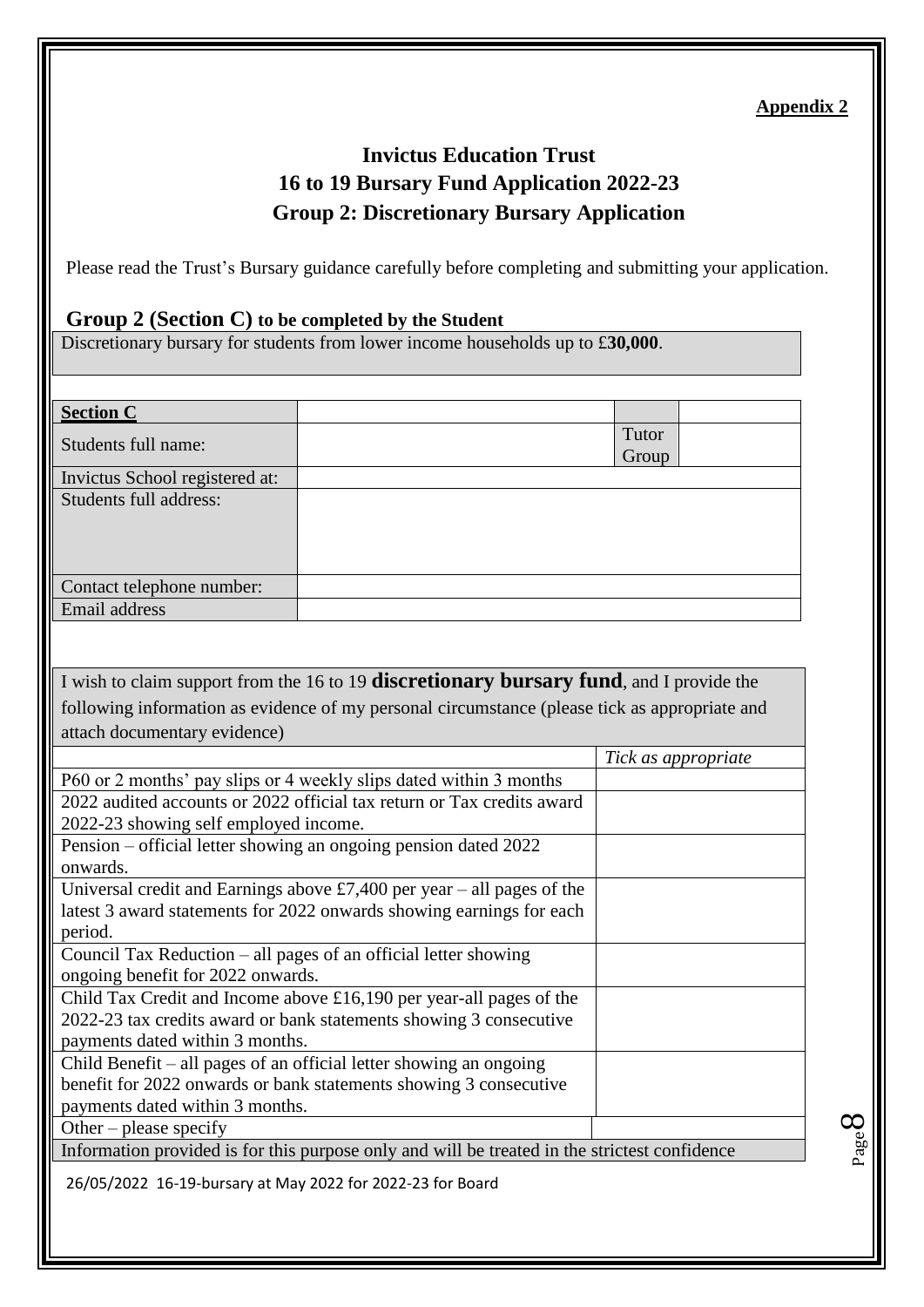| Please detail what financial support you need and the costs<br>applicable to the best of your knowledge when submitting the claim | Cost        |
|-----------------------------------------------------------------------------------------------------------------------------------|-------------|
|                                                                                                                                   |             |
|                                                                                                                                   |             |
|                                                                                                                                   |             |
|                                                                                                                                   |             |
|                                                                                                                                   |             |
|                                                                                                                                   |             |
|                                                                                                                                   |             |
|                                                                                                                                   |             |
| Total costs applicable                                                                                                            | $\mathbf f$ |

I confirm that I have read the attached guidance, and the information provided on this form is correct.

I understand that any false information given, or failure to notify the Sixth Form administrator of a change in personal circumstances, will result in disqualification of support.

I understand that I may have to repay part or all of this assistance offered if my attendance, conduct or progress is not satisfactory.

| Student signature:         | Date: |
|----------------------------|-------|
| Parent/Guardian signature: | Date: |

#### **Group 2 (Section D)** to be completed by Bursary Fund Administrator

| <b>Section D</b>                                                                                    |                          |  |
|-----------------------------------------------------------------------------------------------------|--------------------------|--|
| I have seen the evidence required for the full bursary and have placed copies on the students files |                          |  |
| Award Approved/amount                                                                               | Date                     |  |
| £                                                                                                   |                          |  |
| Actions agreed to re-imburse the Student                                                            |                          |  |
|                                                                                                     |                          |  |
|                                                                                                     |                          |  |
|                                                                                                     |                          |  |
| Finance authorisation:                                                                              | Date                     |  |
| Administrator name & signature:                                                                     | Date:                    |  |
|                                                                                                     |                          |  |
| Bursary Committee members in attendance/Director of                                                 | Date of meeting/approval |  |
| $6th$ form Approval:                                                                                |                          |  |
|                                                                                                     |                          |  |
|                                                                                                     |                          |  |
|                                                                                                     |                          |  |
| 26/05/2022 16-19-bursary at May 2022 for 2022-23 for Board                                          |                          |  |

Page  $\sigma$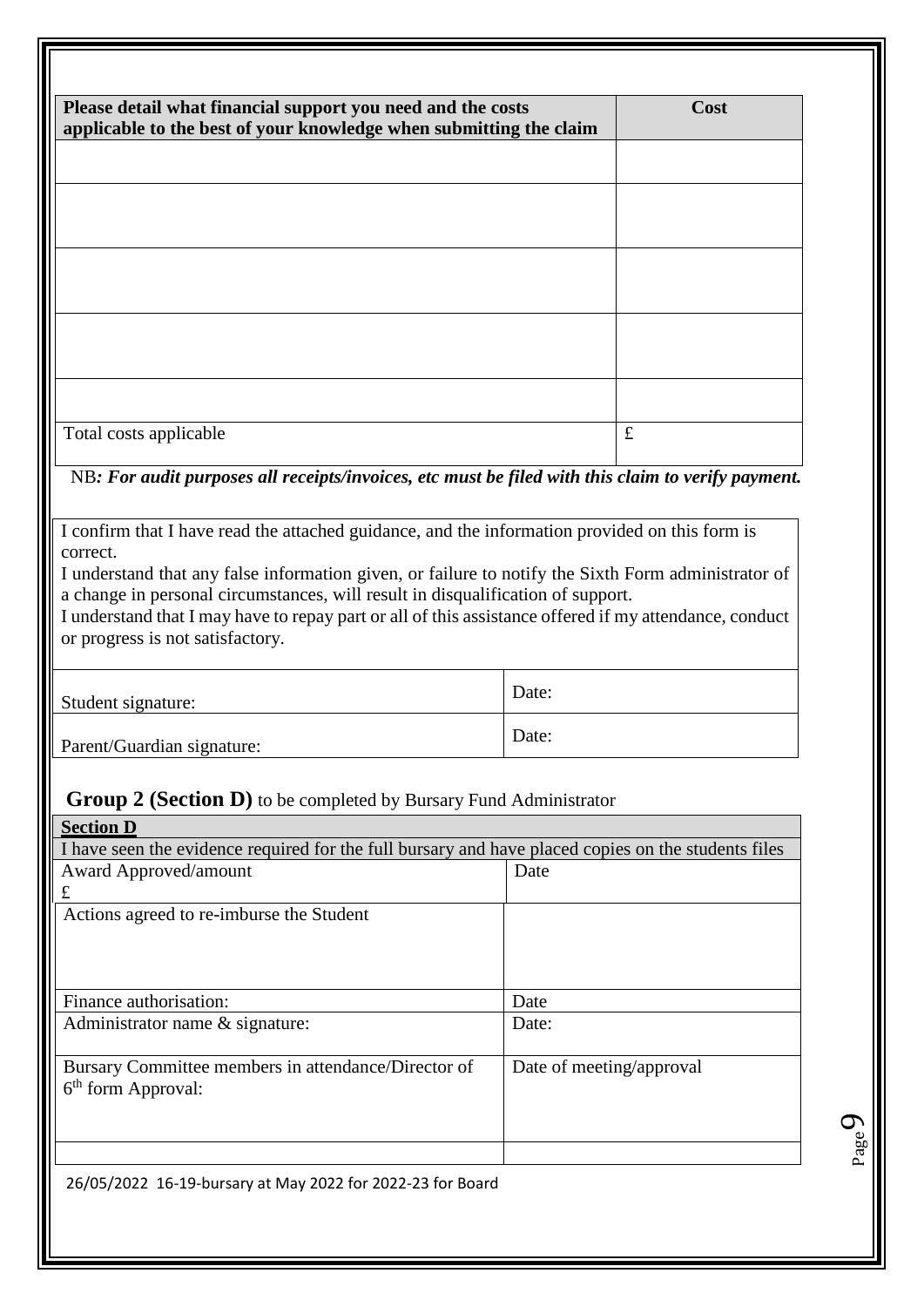**H**age

# **Invictus Education Trust 16 to 19 Bursary Fund Application 2022-23 Group 1 & 2 Applications – Bank Account Details**

#### **Groups 1 & 2 (Section E) to be completed by the Student**

#### **Section E: Student Bank/Building Society Details**

To receive payments, you must have a bank account in your own name. If you do not have a bank My household is in receipt of other means tested benefits account, you need to open one before completing this form.

| Name of Account |  |
|-----------------|--|
|                 |  |
| Name of Bank:   |  |
| <b>Branch</b>   |  |
|                 |  |
|                 |  |

Please note that if your application for the 16 to 19 Bursary Fund is unsuccessful these details will **shredded. For those that are successful, these details will be kept securely and confidentially.**